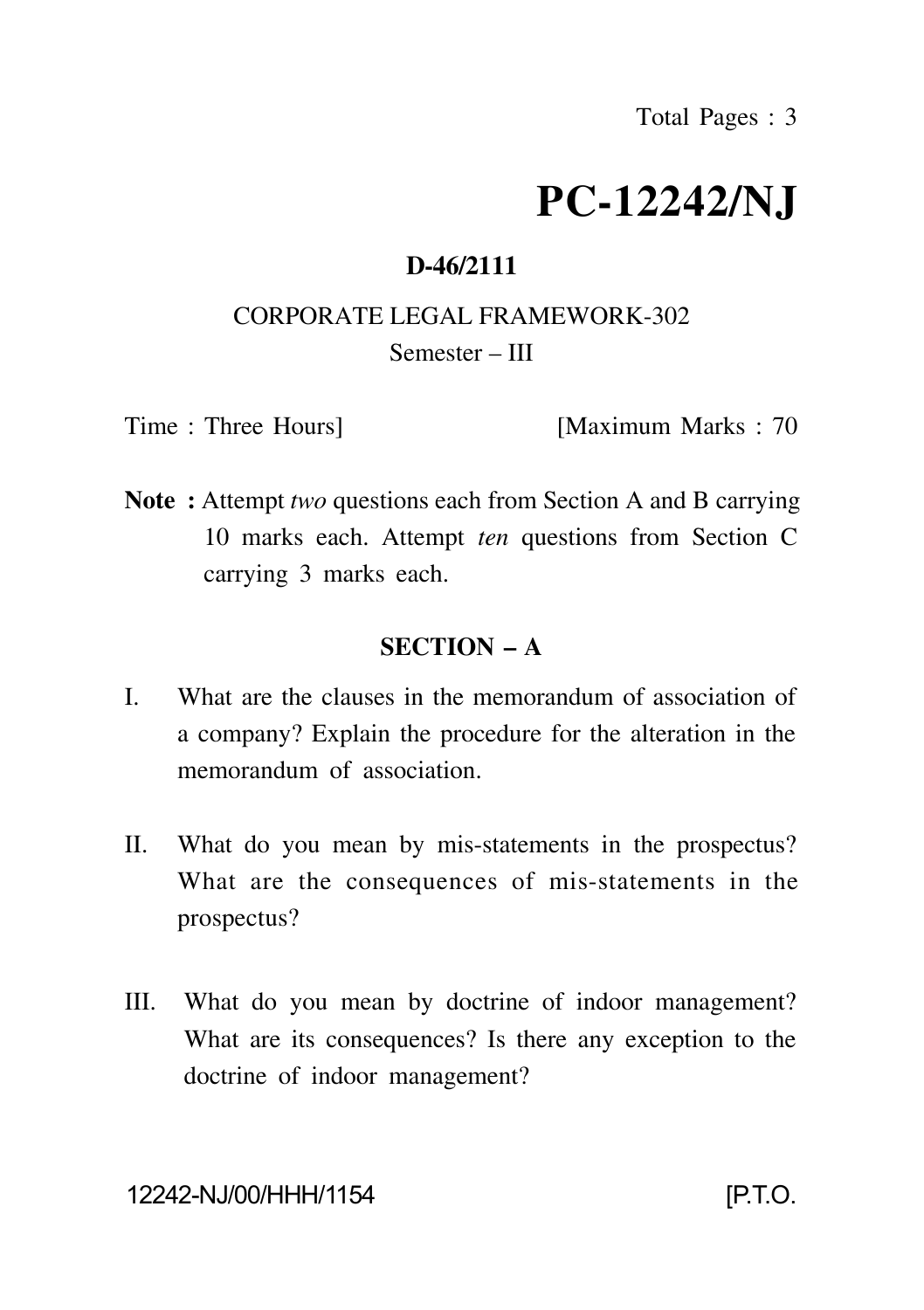IV. What types of business is transacted in a meeting of board directors of a company? What are the requisites of a meeting of board directors of a company?

#### **SECTION – B**

- V. What do you mean by negotiable instrument? What are the different types of negotiable instrument? What are their salient features?
- VI. What do you mean by crossing of a cheque? What are the consequences of crossing of a cheque? What are the requisites of a valid crossing?
- VII. "Competition Act, 2002 aims at increasing completion and improving efficiency and productivity". Do you agree?
- VIII. What are the functions and powers of competition commission of India? How has the competition commission of India affected industrial progress in India?

## **SECTION – C**

- IX. (a) How can you alter Articles of association?
	- (b) What do you mean by doctrine of constructive notice?
	- (c) Distinguish between fixed and floating charges.
	- (d) What do you mean by agenda of meetings?
	- (e) What do you mean by paid capital?

## 12242-NJ/00/HHH/1154 2